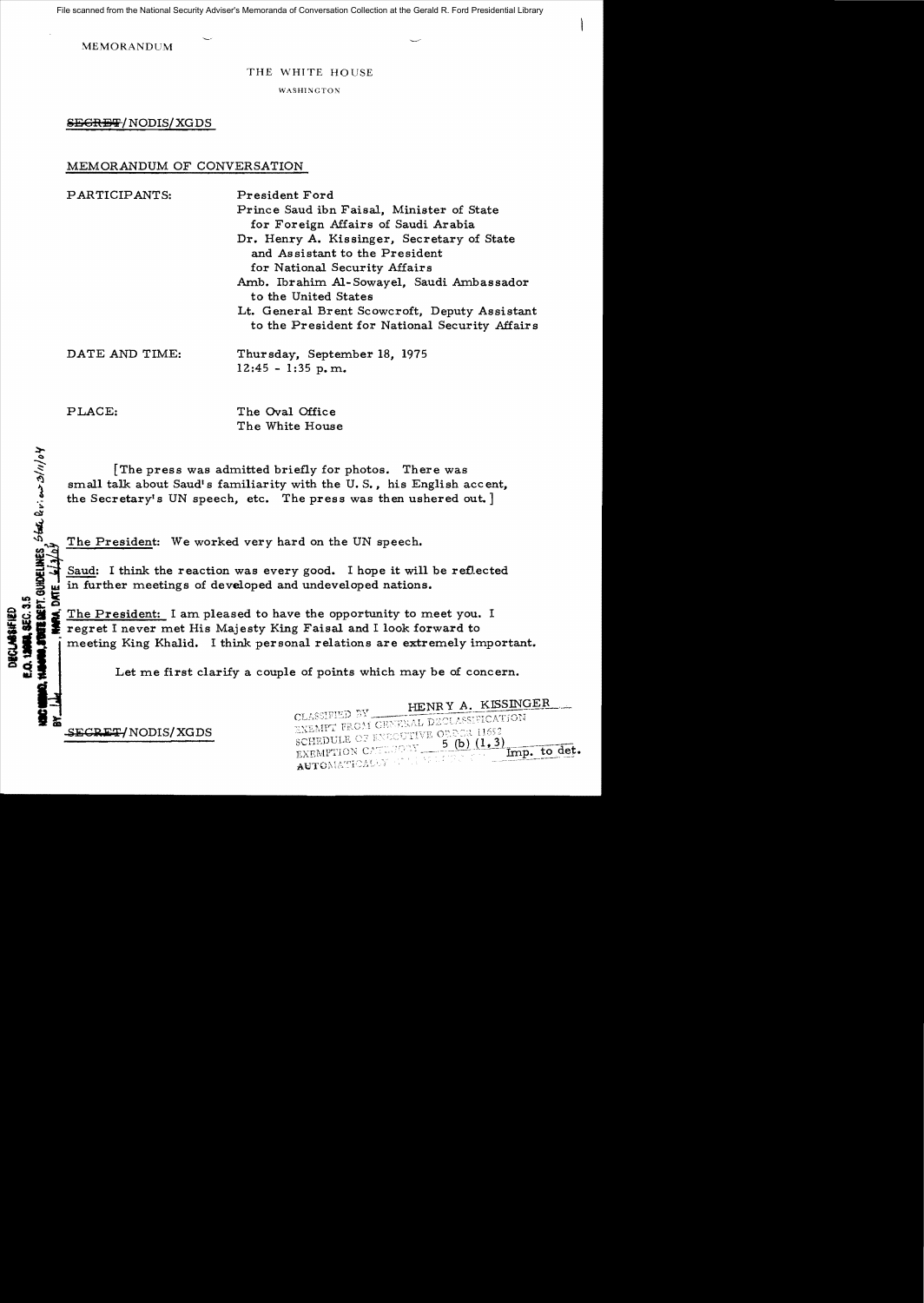Ambassador Porter is one of our very top diplomats. He is going there because we are upgrading our representation there with one of our very best people. It's for no other reason. Replacing Akins with Porter has no other meaning. We think Porter will be able to upgrade our relations.

Saud: I convey the greetings of His Majesty King Khalid and I thank you for the opportunity to convey them. We agree on the c10s eness of our relations. The closeness of our relations is such that if there are any problems, we can discuss them frankly and openly. We hope the intensity of our relations will continue to grow.

The President: So do we. As you know. we tried very hard to keep the Middle East from stagnating. We think what we have achieved has been in the interest of world peace. I assure you that we will not stop here. This is just a building block towards peace. We will keep working for further steps. We will not back out, but we will be active toward our common goal.

Saud: We put tremendous weight on your efforts, Mr. President. There is anxiety in the Middle East as to where we go from here. Most would accept a step-by- step approach if only they knew where they were taking us. President Sadat has put his entire faith in you and has taken immense risks for peace --- with the other Arabs and with his army. Where is the balance? We see reports from Israel that this is the last move, that the settlers on Golan won't be moving, etcetera. That also causes concern.

The President: I developed a very fine relationship with President Sadat at Salzburg. I feel a personal commitment to him to see that this agreement is carried out. I look forward to meeting President Asad. I tried to meet him in August but it didn't work out. Secretary Kissinger has spoken highly of him and I look forward to meeting him.

Kissinger: Do you know him?

Saud: Yes. I think he is realistic and truthful in his presentation. Syria has more territory under Israeli occupation since '73 than before.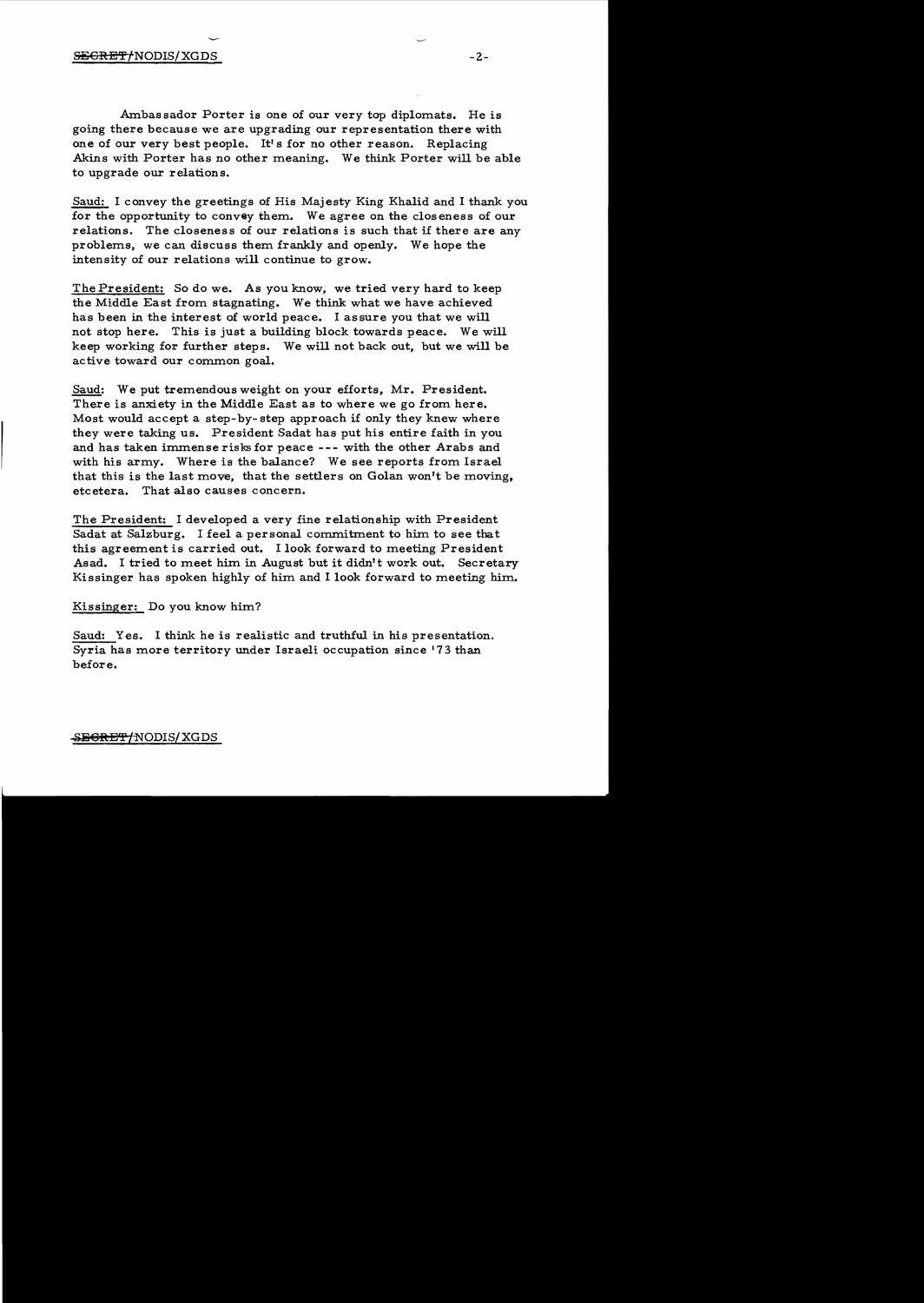Kissinger: They got it back in the disengagement, plus a sliver at Kuneitra. But I agree with His Highness that President Asad is a man of moderation.

Saud: Syria has accepted Resolution 242 as the basis of a settlement, but Israel has not. If peace is to be achieved, it can come only thro ugh the exercise of America's persuasive power s on Israel.

The President: I can assure you we used them to the utmost. And we will continue to do so as we move down the road of peace.

I took some personal risk in agreeing to the request from Sadat and Rabin for American technicians. It helps me if we can have as much support as possible in the Arab world for the agreement. It helps us in continuing our pressure to keep things going. When the Arabs raise questions, it makes it harder for me.

Kissinger: It is the perception here that we brought pressure on Israel. If, having paid the price with the Jews here, we are attacked by the Arabs abroad, many Americans will think there is no point in engaging. This is the fir st time we have had movement in peacetime and it sets the path for further steps. I will talk further with you on this.

Saud: We don't see why the people should attack it, because it is like the previous one.

Kissinger: It is more significant.

Saud: What worries us is the promise of new military equipment and unusual equipment -- like the Pershing. When Secretary Kissinger was in Saudi Arabia, we considered the agreement a positive step. We continue to hold that view, but we need as surances that Israel looks at it that way. The demand by Israel for equipment indicates they are not seeking peace but more American aid.

The President: You should know that we qualified the words, and the commitments we made very carefully. I said we promised to study them.

Kissinger: The  $F-16$  can't be delivered before 1979. We will study the Pershing very carefully. These things we will hold as a condition for movement. If we have not made a dramatic movement toward peace by 1979, we will be in a very difficult situation. There is no commitment at all on the Pershing.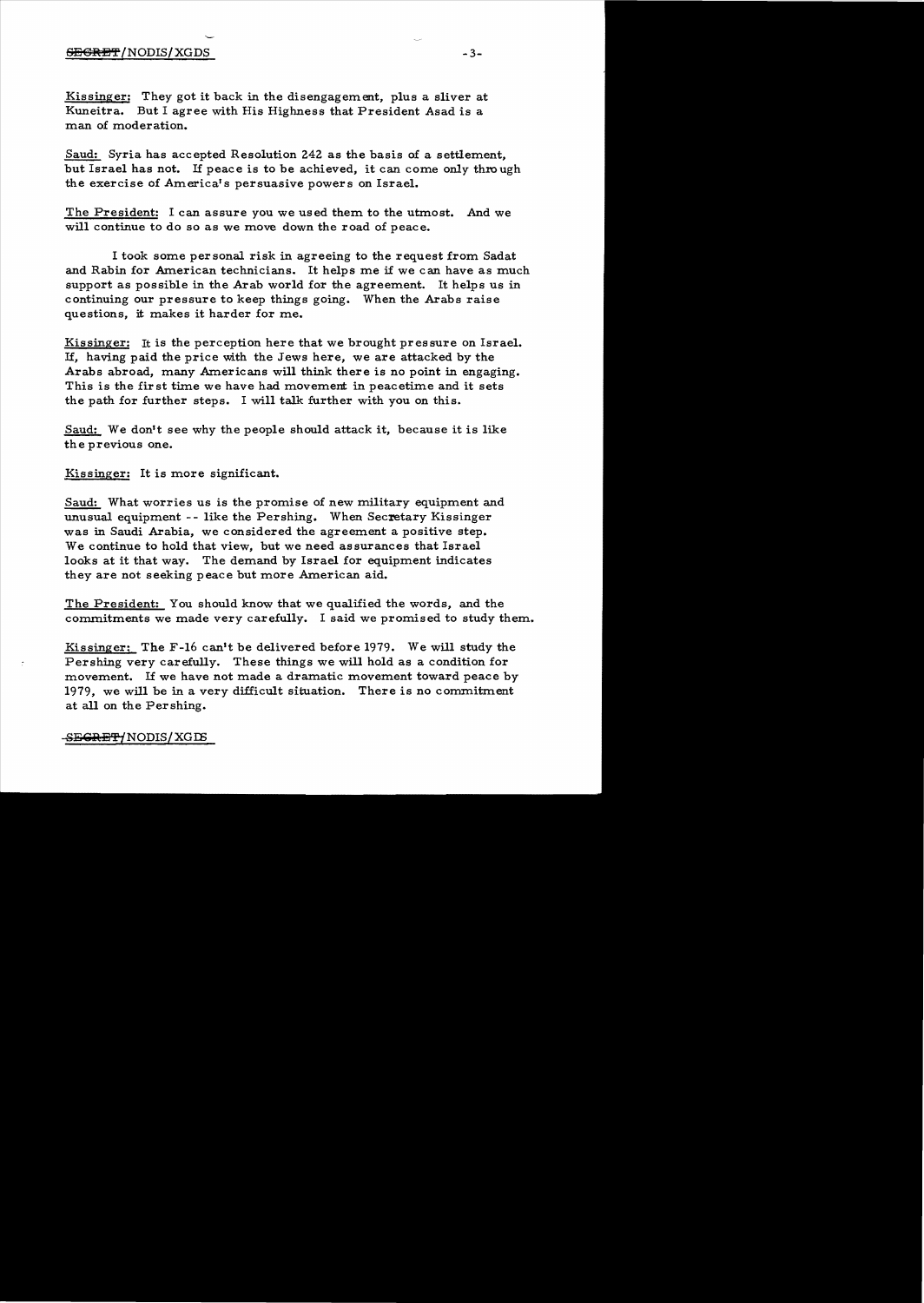Saud: Is it true that there is no agreement until the Congress approves?

Kissinger: Only on the technicians, not the aid.

The President: Israel understands the military am economic assistance will come in the annual foreign aid legislation and probably won't be considered for a month or two.

Kissinger: The drafting in Geneva is not finished yet. By the time it is, we hope to have the technicians approved.

Saud: There is one point that Prince Faud wanted to be raised - - the Palestinians. Recognition of their rights in peace is important. They have a destabilizing capability now. Secretary Kissinger mentioned the possibility of contacts with them.

Kissinger: It would have to be done carefully.

The President: It would have to be held very closely because it is a sensitive issue in the United States. We recognize the Palestinian interests but we must be careful. Private talks would be helpful  $-$ if it became public, it would make it difficult to make more movement.

Saud: Just one more point that His Majesty asked me to raise -- the information on companies which is now coming out in this ! country. We would like to know what it is coming out. One is the legal aspects of bribery - - which should be dealt with in the committees. The commissions that people used is added to the government-to-government price. Our government will take the position that it will not pay these charges.

If names get thrown around in these hearings, it would have a very bad influence.

The President: I deplore the publicity this is getting. We will do whatever possible to protect individuals. And we don't condone any illegal acts any more than you.

We don't control the press so I can't guarantee what they will do.

Kissinger: We give no names, but we can't control what the companies give to the committees.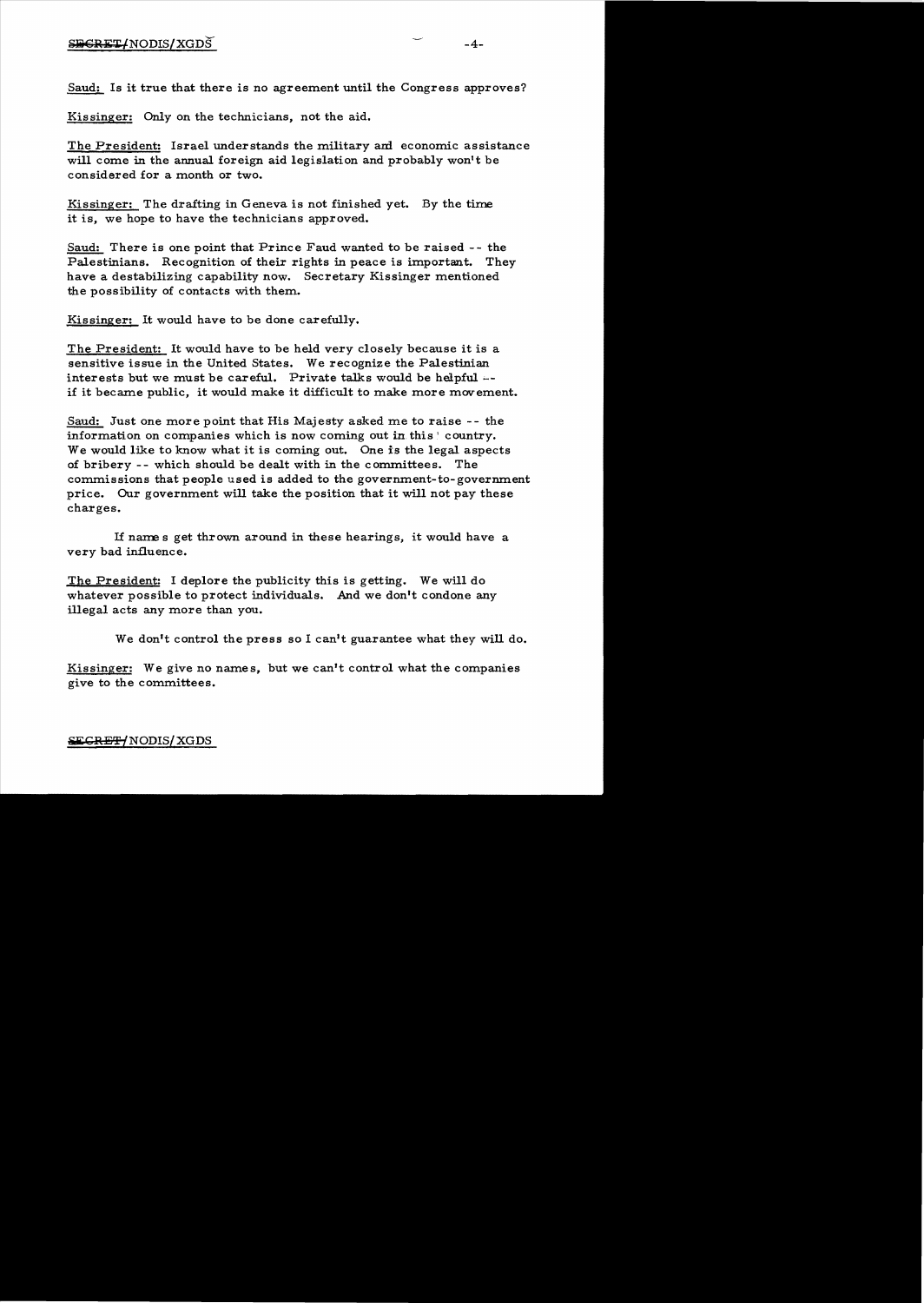## SEGRET NODIS / XGDS

Saud: If it was names with proof, but these are just wild allegations.

The President: As your Ambassador knows, we are going through a difficult period here, with the media interested in news more than in fact. We will do whatever we can, but we can't guarantee it.

Saud: We appreciate that. If there is proof, His Majesty wants it, but not this kind of irresponsible allegation.

Kissinger: We have discouraged the turning over of names and I have told Senator Church that it is unfair to put out names.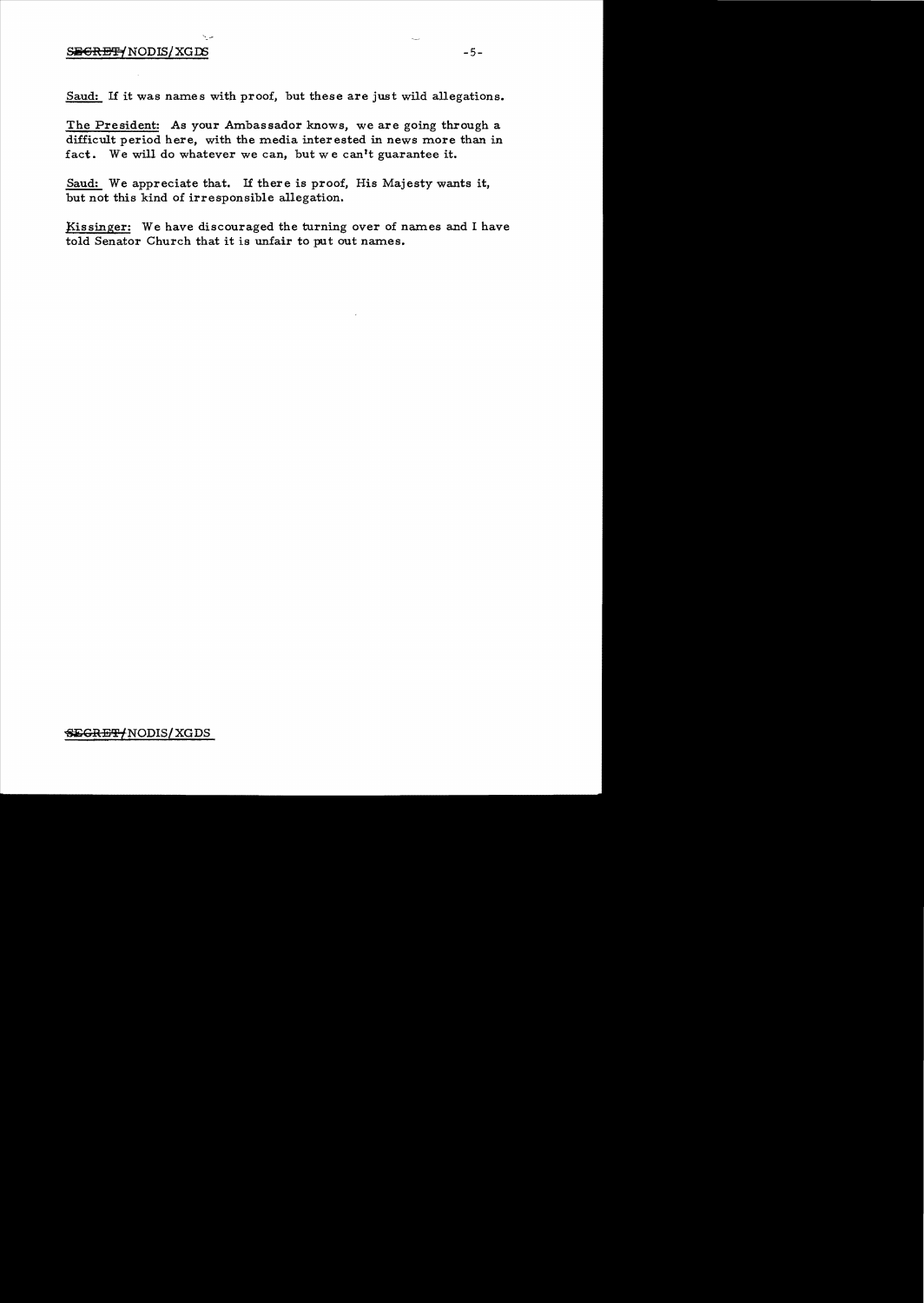PPinner Sand/Andr Servagel

Punsin (Somed tack opart Samal familiant 15/03, Eurepst accent, its MU spruch, its) vers aires and the foundation of the there is a more thanks of the theorem of the theorem of the theorem of the theorem of the theorem of the theorem of the theorem of the theorem of the theorem of the theorem of the theor funs at getipe contre vos ver quel stage et mil untin I am pleased to hove opp. to next you, light conner aut Firad + bole pumme to mity Kbalil, 9 taip prend illution are jointly hat me claippa comple of junto which may Court Porter is one of one was top dytomate He going thank however we enjoyeding our yourself W/ one of one way but, Fr in orthonor was Replicing which is partir him in the meaning We thank Postos will be dellet y yealean relative I want questing of Kholed + think you to get to Watans. Cerentages is ruch that if my portion we can discuss than partly & party. We hope a interior form relations will comments to quare Le donne. A après bonne, me trois son bourt 8 hay we form staynating, we think whotever have a hussel ha hom in suit of world fran James for that we will not stop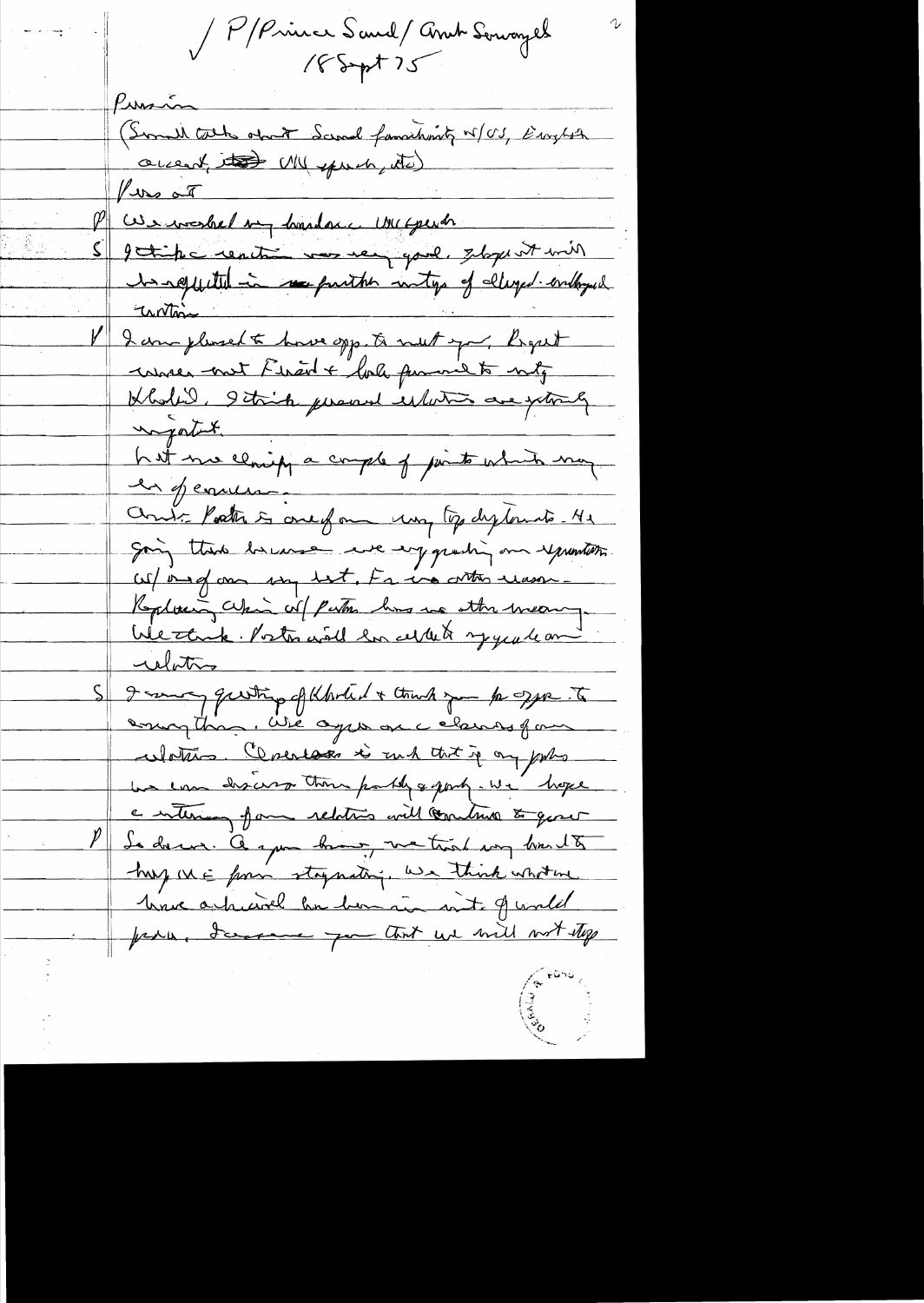have This is just a hunting block towardpene We will keep washing for further they a bee will with the part but will be a this Trevelose mmm gral We just transver weight on your ypre. There is anything the CAVI and to what we go Jum here. Twest would accept a shr saymout If endy they know where they were looking is. Sarat has just his entra farth mayork hostaten manner with for peace - w/c aten cendre + bio comp. Whereis tratamed? We all reports from I that this is last more, that settles for Golm won't be morning it That also Canado Concern. I dayed a my fine relationing of Sadat et Salz- Spul personal control to him to sacthi agreement to count out I hak prom 15 write Clamb, I tried in any but it like which K has spoken bught of bin + I back Journalt with to Dogan har him? S Yes, Schich he is unlestré + hurtynt in time presentation. Enginee has more territor make I overythin sind 73 Am bakes. Thought it book in closuragent this a shiver at Kingstra, But days if N.H. that Osal si a mon proventa S Syrin has acrepted 242 as loais of sitternt but I has wet. If prece ick in achievel,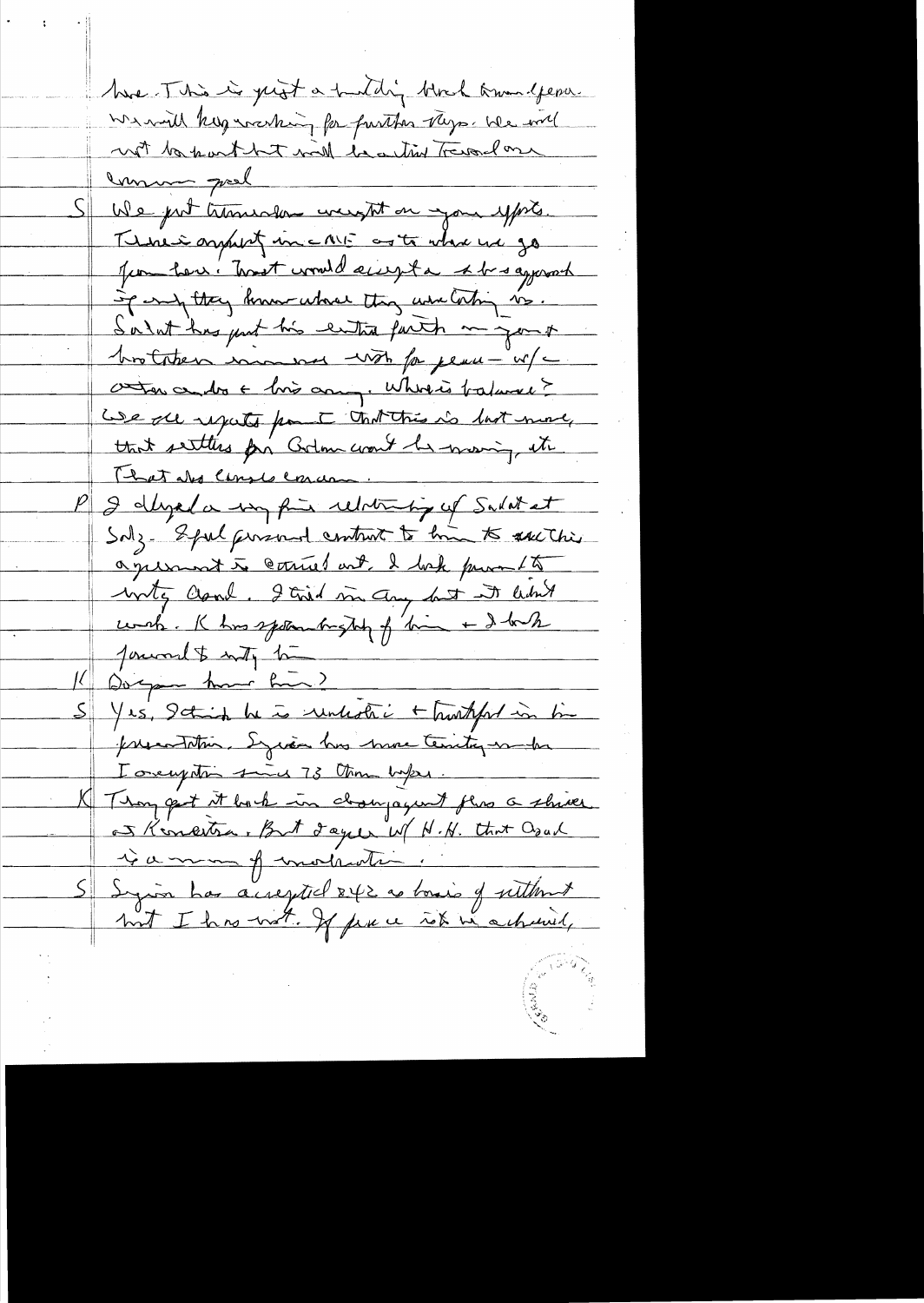Il can come only than exemise of US promosions forming on I I comaggior you we wall them a cutinent. And me will entime or une more lamine moderpeau I tests some personal reach in agreem to Sudat/ Robin reprient for tratminers. It helps me if un cambion as make yout to prosther Arot credit for agreement, It holyen wo me continu and pressure & help things quing. When c Chata raisi prostice it makes it hards forme. St is perception bere we hangth present on  $\mathsf{K}\!\!\!\perp$ I, le tain pais prier col June dere, ma ave atteined by grows decided, was Crus and this there is use point in employing. This is 1st trie for convenient in pena a sitopart par function 100 . Invillation further w/you on this Us don't a why people should with it couse the frimming and 1 It is more sig. What wassed to is a france of true mil. eproje = unusual egoigo - titu fusting. When K'un in SA, une considerat a aquerent a positive stop. We continue that mean but and werdagemands ant I hopes it that my. Thoroused cleanmed by I for equing wich contro They wit surfing prime but work amount. P Jam Month terms and openalysed a woods in contrate we made very conferred. I said we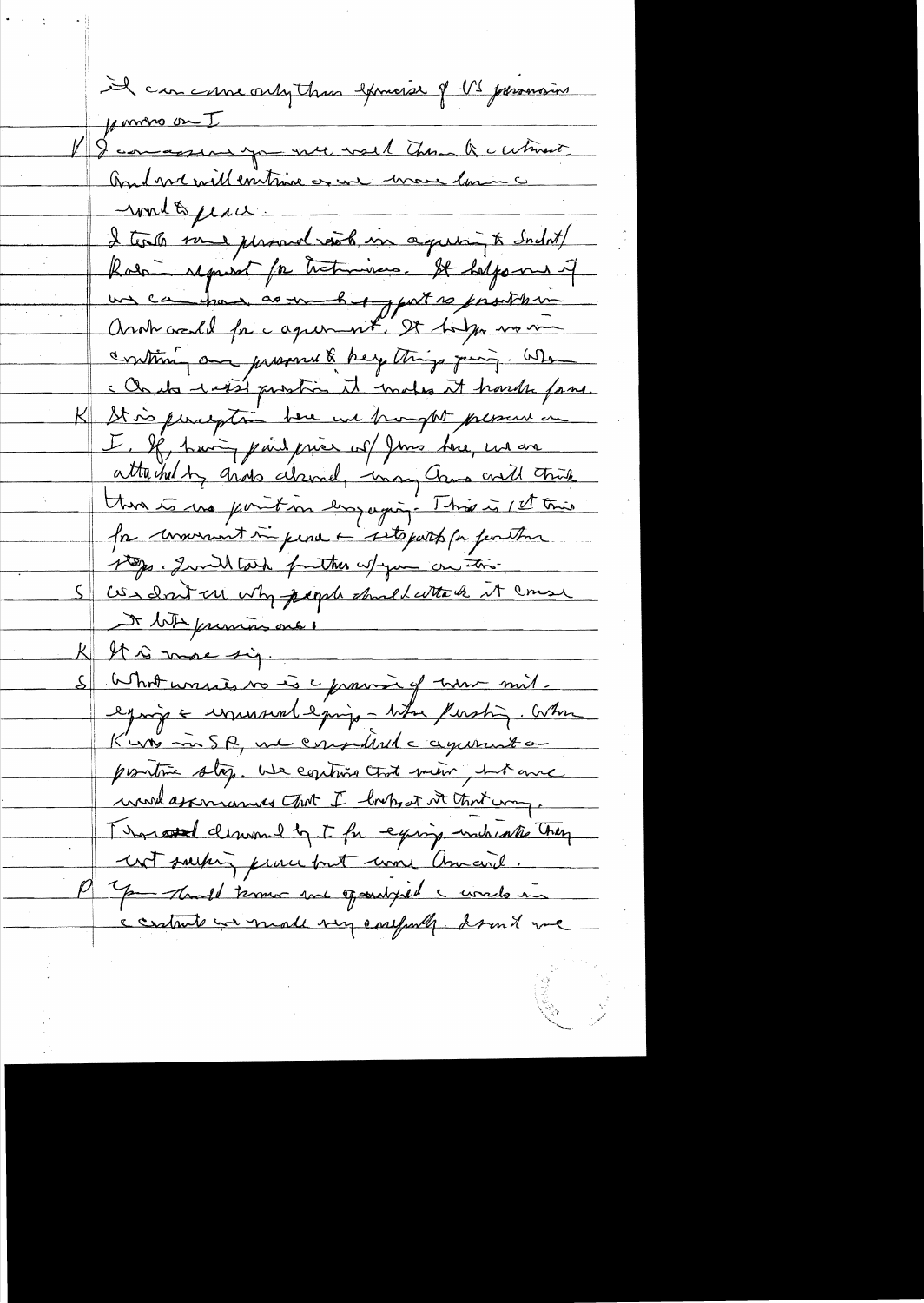promied & stuly them. K F-16 1 mit the cleanional before 929. We will strutz Probing by carpofly. These things we will hold as conclution for macaust. If we have not unat dramatic nurement toward proces by 1979, are with he was a corry dig but. There is no contruit ourallon e feradas In it true their was que of till Cong approved K Only a Certraining with and. I embretante the put + ear most will com in comment for and legio + problement the emailled par montar. time it is, in hope to love tich, approve ! Strave to one port Fahrdworked to conseil - cha Poles. Reca, their regate in prace is comportant They have distribution up at the house K thanks posibility peritate of the Kliente tome & te done coupoly P Itsume hant in held my clarky banne in a serverstive wine in M. We recog Potes Vales interests but and mont be composed Promote Cottes bodyful - if he come pointré it wondermakent by to make una maurat. Just me some part A.M. ched much to said -Un bifo on enyonne which is more ening with this country. We would letter & how what it is ensuing out. One is a lagal orge to of babary - which should the death of